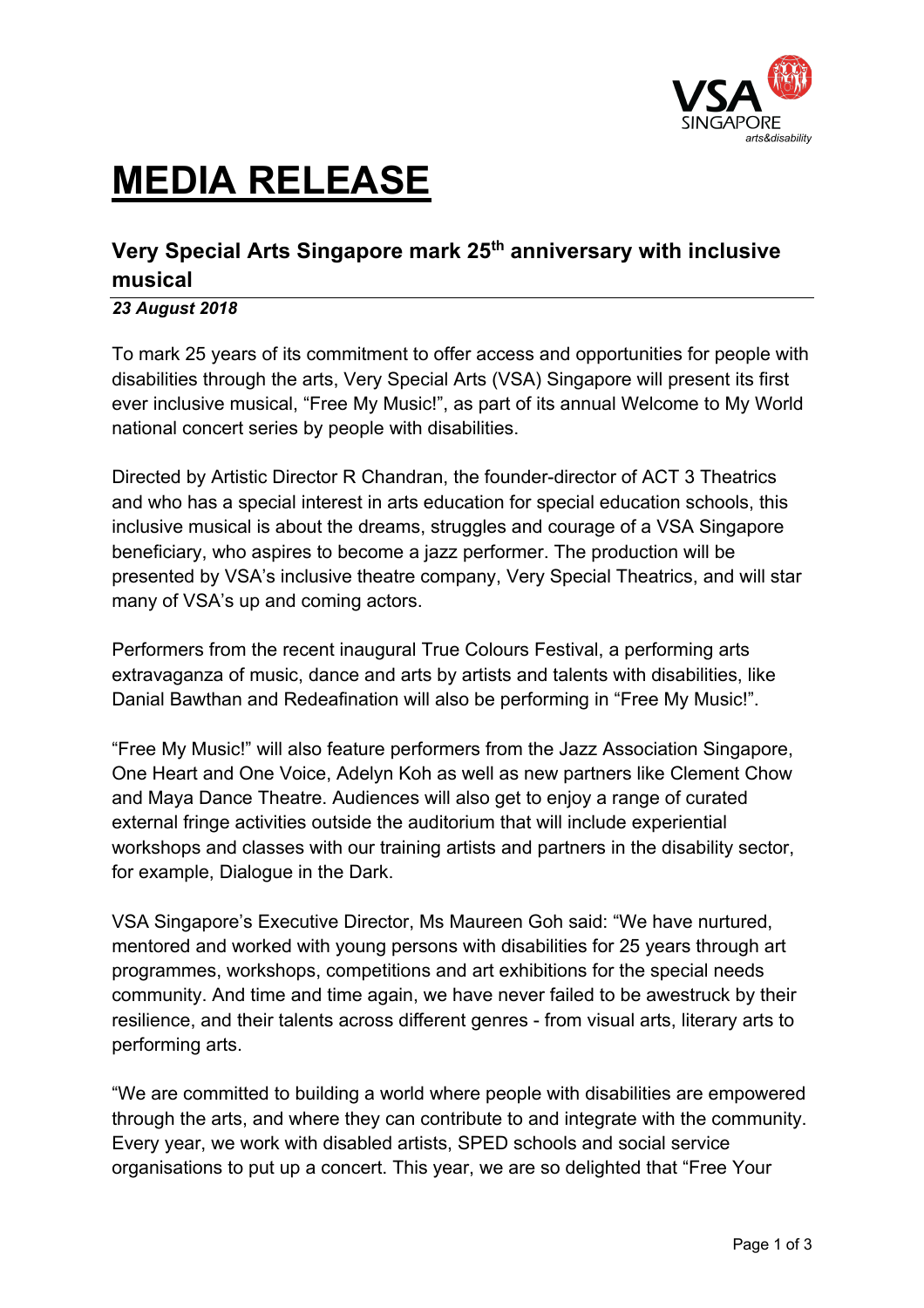

Music!" will yet provide another platform for our beneficiaries to showcase their talents. Your support will help to affirm what they are doing, and give them the confidence to move beyond their disabilities to realise their maximum potential."

Ticketing Information

- Concert tickets at \$25.00
- Available online at https://www.vsa.org.sg/product/welcome-to-my-world-2018- concert-tickets/
- Sensory Friendly Show
- Wheelchair Accessible
- Sign interpretation during the performance
- Braille programme booklet available for blind and vision-impaired patrons

Please refer to Annex A for programme outline.

**END**

## **About Very Special Arts Singapore**

Very Special Arts Singapore Ltd (VSA) is a registered charity under National Council of Social Service in Singapore. VSA Singapore is also affiliated to VSA International in the United States. Founded by Singapore's Ambassador-at-large, Professor Tommy Koh, on 27 September 1993, the mission of VSA is to create and provide access and opportunities for people with disabilities through the arts. To achieve this, VSA promotes the educational, social, rehabilitative and therapeutic benefits of visual, performing and literary arts. In March 2018, VSA Singapore produced and presented the inaugural Asia-Pacific performing arts festival, True Colours, which featured disabled dancers and musicians from Asia Pacific and invited performers from other parts of the world and Singapore.